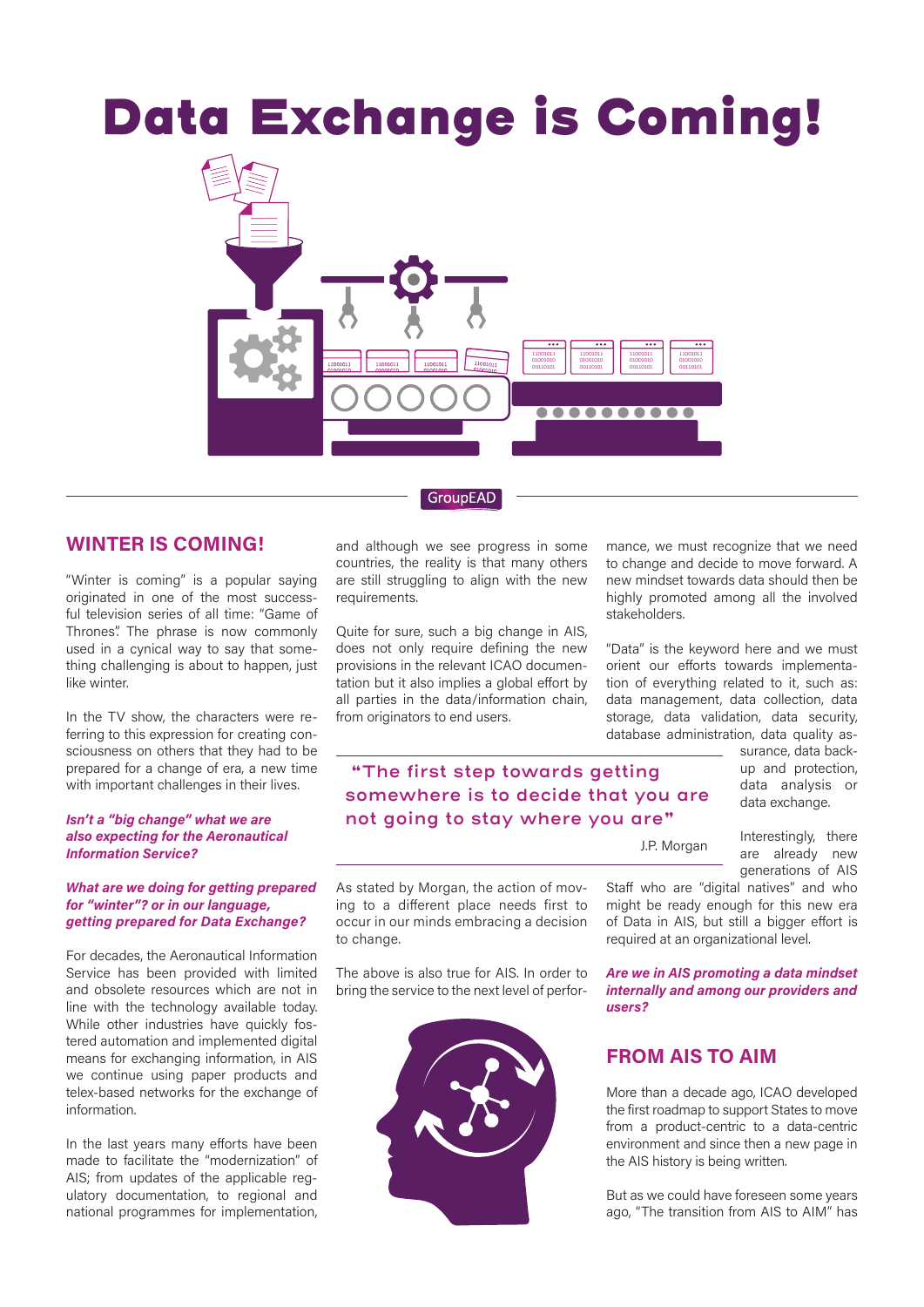| <b>Stage</b>                        |  | <b>Lever of</b><br><b>Automation</b> | <b>Products</b>                                                                       | <b>Distribution</b>                                                                           | <b>Prevailing</b><br>concepts                                    | <b>Main references</b>                                                                                                                | <b>Period</b> |
|-------------------------------------|--|--------------------------------------|---------------------------------------------------------------------------------------|-----------------------------------------------------------------------------------------------|------------------------------------------------------------------|---------------------------------------------------------------------------------------------------------------------------------------|---------------|
| AIS<br>(Product Centric)            |  | 0 Manual                             | • Manual Processing<br>· AIP, Charts,<br><b>NOTAM</b>                                 | - Paper<br>· AFS                                                                              | • Decoupled AIS<br>Units operations<br>• OMS<br>implementation   | • Annex 15 (ed. 13)<br>· Doc. 8126 (ed. 6)                                                                                            | < 2013        |
| AIM 1.0<br>(Data Management)        |  | Data centric                         | • Semi-automatic<br>production<br>$-eAIP$<br>• eCharts<br>$\cdot$ eTOD                | $\cdot$ CD<br>$.$ PDF<br>• Web                                                                | • Databases<br>• Data validation                                 | • Annex 15 (ed. 15),<br>Doc. 8126 (ed. 6)<br>• Roadmap for the<br>transition from AIS<br>to AIM                                       | 2013-2018     |
| AIM 2.0<br>(Data Centric)           |  | 2 Automated<br>workflow              | • Digital Data Sets<br>• Digital NOTAM                                                | - AIXM<br>$\cdot$ DTM<br>• Data Services                                                      | • Digital Data<br>Exchange<br>• Data Quality<br>Assurance        | • Annex 15 (ed. 16),<br>Doc. 8126 (ed. 6)<br>$\cdot$ Doc. 10066<br>(PANS-AIM)<br>- EUROCAE<br>(e. g. ED 99D)<br>• ASBU (DAIM Block 1) | 2019-2024     |
| AIM 3.0<br>(Service Integration)    |  | 3 Full AIM<br>Integration            | • Data services<br>• Enhanced<br>coverage (e. g.<br>Network, UTM,<br>Higher Airspace) | - SWIM (AIM,<br>MET and F&F)<br>$-SOA$<br>• Web Services                                      | • Data/Information<br>services<br>• On-demand<br>request of data | • ICAO and Industry<br>• ASBU (DAIM Block 2)                                                                                          | 2025-2030     |
| AIM 4.0<br>(Service Virtualization) |  | 3 Full AIM<br>Integration            | • Data services<br>• Full aeronautical<br>information<br>coverage                     | - SWIM (AIM,<br>MET and F&F)<br>$-SOA$<br>• Web Services<br>• Air/Ground<br>(safety critical) | • Data service<br>providers<br>• Virtualisation                  | • ICAO and Industry<br>• ASBU (SWIM Block 3)<br><b>GroupEAD</b>                                                                       | > 2037        |
|                                     |  |                                      |                                                                                       |                                                                                               |                                                                  |                                                                                                                                       |               |

been only the beginning of a longer journey with more ambitious objectives for aviation. This movement for digitalization of the AIS has been also the trigger of the SWIM concept, where Aeronautical Data will be seamlessly exchanged together with other domain's data such as the Meteorological Data and Flight and Flow Data.

These parallel developments of other domains are obviously impacting the initial goals established for AIM and we now must make sure that we are not only the pioneers but that we take also the lead in this new journey towards a full data service provision in aviation.

# **AIM STAGES**

Although there is not an official classification or stages for AIM, the AIM community has recognized some characteristics, such as: level of automation, type of products and distribution, etc.; which might be a good starting point in order to establish a stepwise strategy for an appropriate implementation.

The table above provides guidance on the main characteristics for our vision of the different AIM stages.

## **AIM 1.0**

Some might have started already this roadmap with the implementation of an AIM system which is indeed of great support for the creation of conventional AIS products such as the AIP/eAIP and Charts, but unfortunately … this is not enough.



*If we use a database for the creation of the same conventional products … what has really changed for the user?*

AIM 1.0 brings along an improvement of the quality of the conventional AIS products supported by the use of databases, but for some users this might have gone unnoticed and they may have not even realized that a change in AIS has occurred since the format of the information provided to them has not really changed.

> Reaching the AIM 1.0 stage is a great step forward, but it is just the first step. Much more is required in order to be ready for future demands.

# **DATA EXCHANGE IS COMING!**

Just like in the TV Series Game of Thrones where "Winter is coming", in Aeronautical Information … Data Exchange is coming!